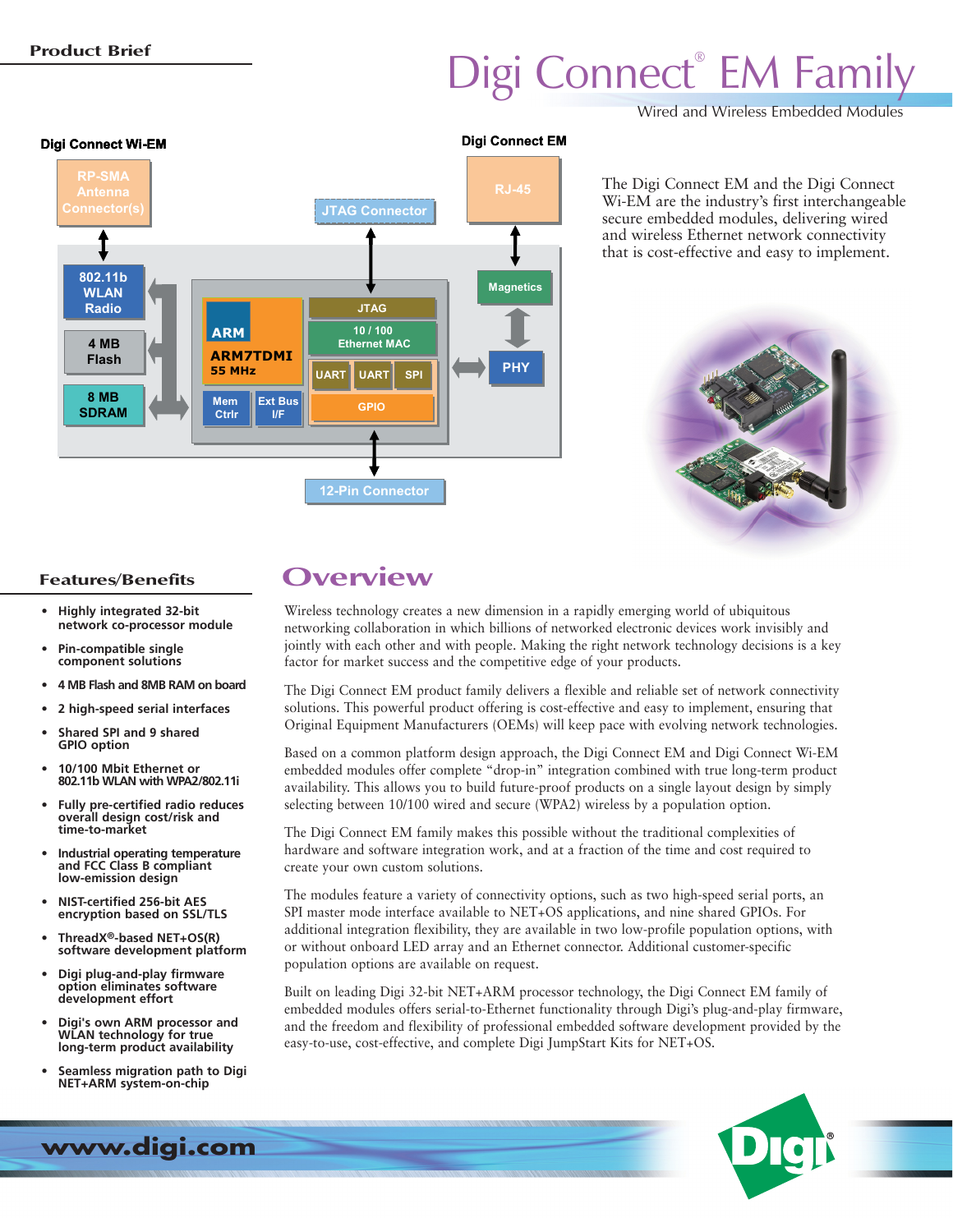

### DIGI PLUG-AND-PLAY INTEGRATION KIT: OVERVIEW

Digi Integration Kits provide everything needed for evaluation, rapid prototyping and integration of Digi Connect embedded modules using the feature-rich and field-proven Digi plug-and-play firmware.

The Digi plug-and-play firmware in combination with the design of the Digi Connect EM and Digi Connect Wi-EM modules dramatically reduces time-to-market by eliminating time-consuming embedded hardware and software development. They deliver instant and fully transparent wired and wireless device server networking functionality for all existing and new product designs, and allow you to quickly network enable your products while focusing on your core product design competency.

Digi plug-and-play firmware offers industry-leading features such as a robust TCP/IP stack with support for IPv4 and IPv6, universal IP address assignment, integrated web server (HTTP/HTTPS), web user interface with private labeling/branding options, user management, custom Java applet support, user file system, NIST-certified 256-bit AES encryption (plus DES and 3DES), SSL/TLS, SSH, Modbus, intelligent device management via SNMP, email alarms, XML-based configuration options, and Digi's patented RealPort® COM/TTY port redirection. These features make it an ideal solution for every network-enabled application that requires ready-made versatility and performance.

- **Complete kit for product evaluation, rapid prototyping, and integration**
- **Transparent wired and wireless serial device server functionality**
- **Digi plug-and-play firmware eliminates embedded software development effort**
- **Strong, standards-based wired and wireless security out-of-the-box**
- **Full private-labeling/branding supported out-of-the-box**



- **Royalty-free turnkey solution for embedded software development**
- **Built on field-proven and compact ThreadX Real-Time Operating System**
- **Fully integrated, standards-based secure wired and wireless networking**
- **Professional state-of-the-art software development using Digi ESP or optional Green Hills MULTI\* development tools**
- **Seamless migration to other Digi NET+ARM module platforms and fully integrated system-on-chip solutions**

# DIGI JUMPSTART KIT FOR NET+OS 7.X : OVERVIEW

The easy-to-use, cost-effective, and complete Digi JumpStart Kit for NET+OS delivers a royalty-free turnkey solution for embedded software development based on the ThreadX Real-Time Operating system (RTOS).

With over 400 million deployments in products worldwide, ThreadX is one of the most reliable and field-proven RTOS solutions available. In addition to ThreadX, NET+OS provides the integrated building blocks needed to create secure and fully network-enabled product solutions using Digi embedded modules and microprocessors. This includes a dual-mode IPv4/IPv6 TCP/IP stack, integrated web server, SNMPv3, POP/SMTP mail, PPP, XML, LDAP, SSL/TLS, and support for enterprise-grade WPA2/802.11i wireless LAN security.

The Digi JumpStart Kit for NET+OS minimizes product design risks and dramatically shortens traditional time-to-market aspects of your C-based embedded product development by providing all needed software and hardware components right out of the box.

Digi ESP for NET+OS, the Microsoft Windows-based Integrated Development Environment (included), offers an easy-to-use Eclipse-based graphical interface with editor, single-step debugging, managed make files, build environment, online help, and innovative features like the Digi project builder wizard. Through simple point-and-click operation it generates a completely functional, customized application framework with ready-to-use software components such as web-based network interface configuration, FTP-based firmware upgrade, SSL/TLS, serial and Telnet Command Line Interface (CLI), and more.

> \*Requires purchase of third party product. See website for additional information.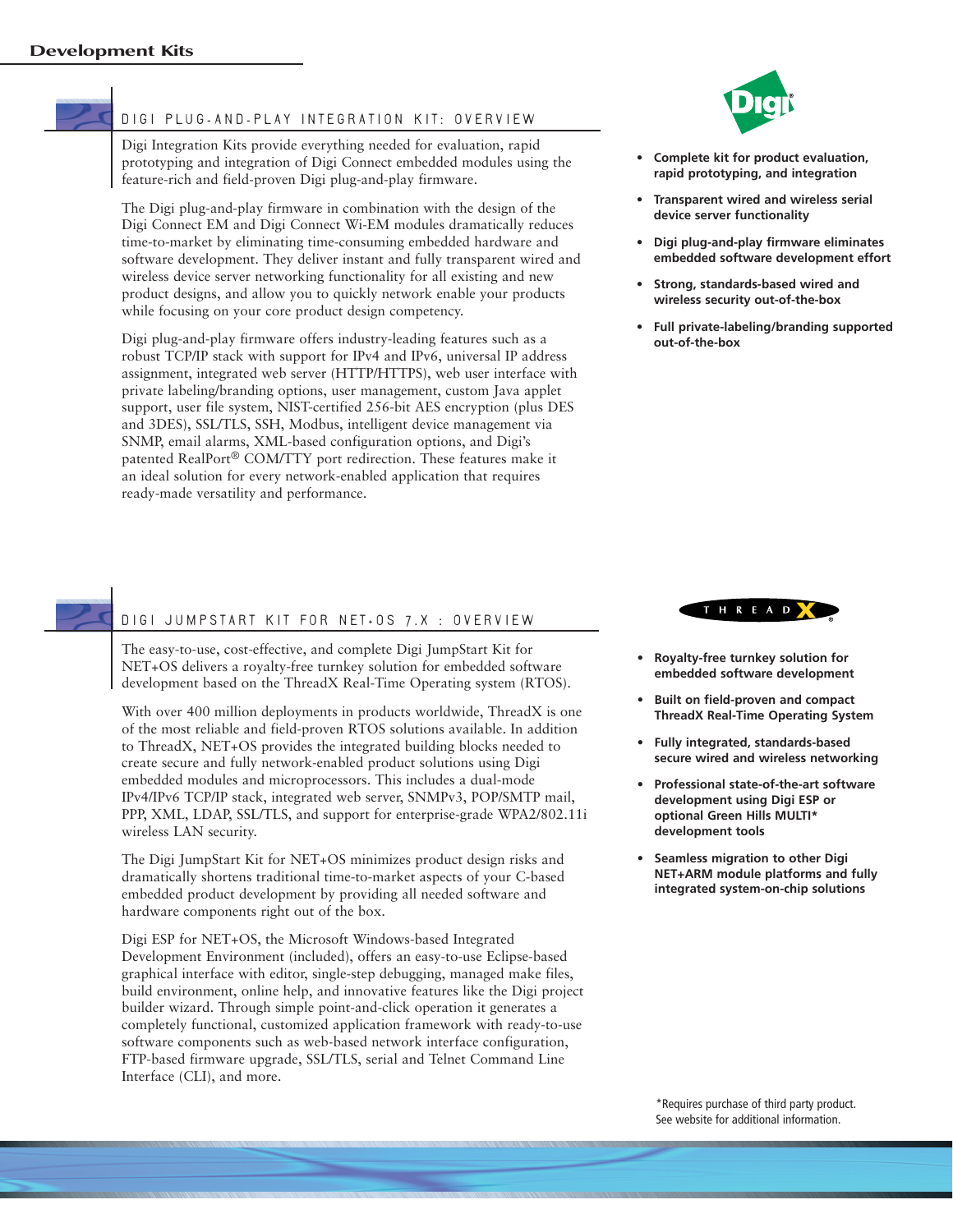### DIGI PLUG-AND-PLAY INTEGRATION KIT: CONTENTS

- Digi Connect EM or Digi Connect Wi-EM module
	- 4 MB Flash, 8 MB SDRAM, 2 dBi dipole antenna (Digi Connect Wi-EM)
- Development board
	- 2 RS-232 serial ports, GPIO configuration/test switches (hi/lo), screw terminal for GPIO signals, status LEDs (serial, GPIO, power), logic signal header, test points, reset button, 9-30VDC power supply w/Power-over-Ethernet support (mid-span), SPI header, JTAG header (JTAG modules)
- Digi Connect Integration Kit CD
	- Device discovery tool w/source code, device configuration wizard w/source code, RCI library, device discovery (ADDP) library, Java applet sample source code, C/C++ sample source code (TCP, UDP, SSL)
- Documentation
	- Getting started, hardware reference manual, development board schematics Digi Connect user's guide, command line reference, RCI specification
- Power supply and accessories
	- External wall power supply (110/240VAC to 12VDC @ 850 mA) with interchangeable outlet adapters (North America, EU, UK, and Australia), JTAG adapter, crossover serial cable, Ethernet cable (Digi Connect EM)

### NET+OS 7.X JUMPSTART KIT: CONTENTS

- Digi Connect EM or Digi Connect Wi-EM module
	- 4 MB Flash, 8 MB SDRAM, 2 dBi dipole antenna (Digi Connect Wi-EM)
	- - 2 RS-232 serial ports, GPIO configuration/test switches (hi/lo), screw terminal for GPIO signals, status LEDs (serial, GPIO, power), logic signal header, test points, reset button, 9-30VDC power supply w/Power-over-Ethernet support (mid-span), SPI header, JTAG header (JTAG modules)
- Digi JTAG link USB 2.0 hardware debugger
- Digi NET+OS CD
- NET+OS 7.x, Digi ESP IDE, BSP source code, sample code, Green Hills MULTI\* IDE support, documentation • Documentation
	- Quick start guide, Digi ESP tutorial, NET+OS porting guide, NET+OS API documentation, Advanced Web Server, hardware reference manual, development board schematics
- Power supply and accessories
	- External wall power supply (110/240VAC to 12VDC @ 850 mA) with interchangeable outlet adapters (North America, EU, UK, and Australia), JTAG adapter, crossover serial cable, Ethernet cable (Digi Connect EM)



\*Requires purchase of third party product. See website for additional information.